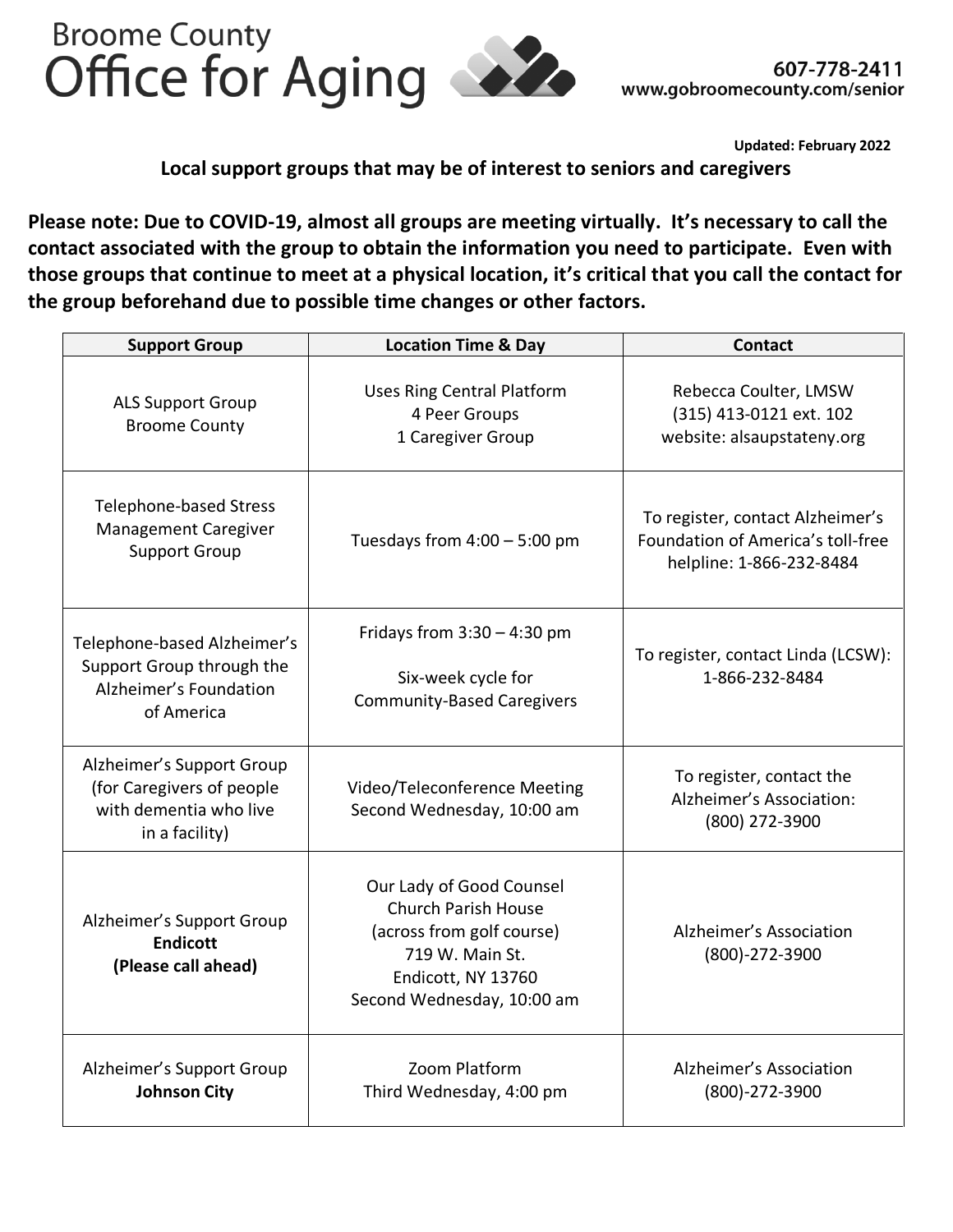| <b>Support Group</b>                                                                                                      | <b>Location Time &amp; Day</b>                                      | <b>Contact</b>                                                                                                              |
|---------------------------------------------------------------------------------------------------------------------------|---------------------------------------------------------------------|-----------------------------------------------------------------------------------------------------------------------------|
| Alzheimer's Support Group<br><b>Vestal</b>                                                                                | Zoom Platform<br>First Tuesday, 6:00 pm                             | Alzheimer's Association<br>$(800) - 272 - 3900$                                                                             |
| Early-Stage Alzheimer's<br><b>Support Group</b><br><b>Vestal</b><br>For individuals living with early-<br>stage dementia. | Zoom Platform<br>Second Friday, 1:00 pm                             | Alzheimer's Association<br><b>Please note: Advanced screening</b><br>is recommended prior to<br>attending<br>(800)-272-3900 |
| Early-Stage Alzheimer's<br><b>Support Group</b><br>for Care Partners<br><b>Vestal</b>                                     | Zoom Platform<br>Second Friday, 1:00 pm                             | Alzheimer's Association<br>(800) 272-3900                                                                                   |
| <b>Caregiver Support Group</b><br>through Lourdes/Ascension                                                               | <b>Conference Call Platform</b><br>Second Wednesday, 1:00 - 2:30 pm | Megan Peters, LMSW,<br>or Heide Bowne, LCSW<br>607-798-5418                                                                 |
| <b>Bereavement Support Groups</b><br>through Lourdes/Ascension                                                            | Google Meets Platform<br>Groups meet on a<br>6-week cycle/schedule  | <b>Hospital Bereavement Team</b><br>607-798-5692                                                                            |
| <b>Cancer Support Groups</b><br>through UHS                                                                               | Varies                                                              | Call the UHS Stay Healthy Center:<br>607-763-6060                                                                           |
| <b>Stay Healthy</b><br><b>Caregiver Chat Group</b><br>through the<br><b>Broome County</b><br>Office for Aging             | <b>Conference Call Format</b><br>First Monday, $1:00 - 2:30$ pm     | To obtain conference call<br>information, call the Office for<br>Aging:<br>607-778-2411                                     |
| <b>Wayne Street</b><br><b>Caregiver Chat Group</b><br>through the<br><b>Broome County</b><br>Office for Aging             | Use Zoom Platform or call in<br>Third Wednesday, $9:30 - 11:00$ am  | To obtain zoom or conference call<br>information, call the Office for<br>Aging:<br>607-778-2411                             |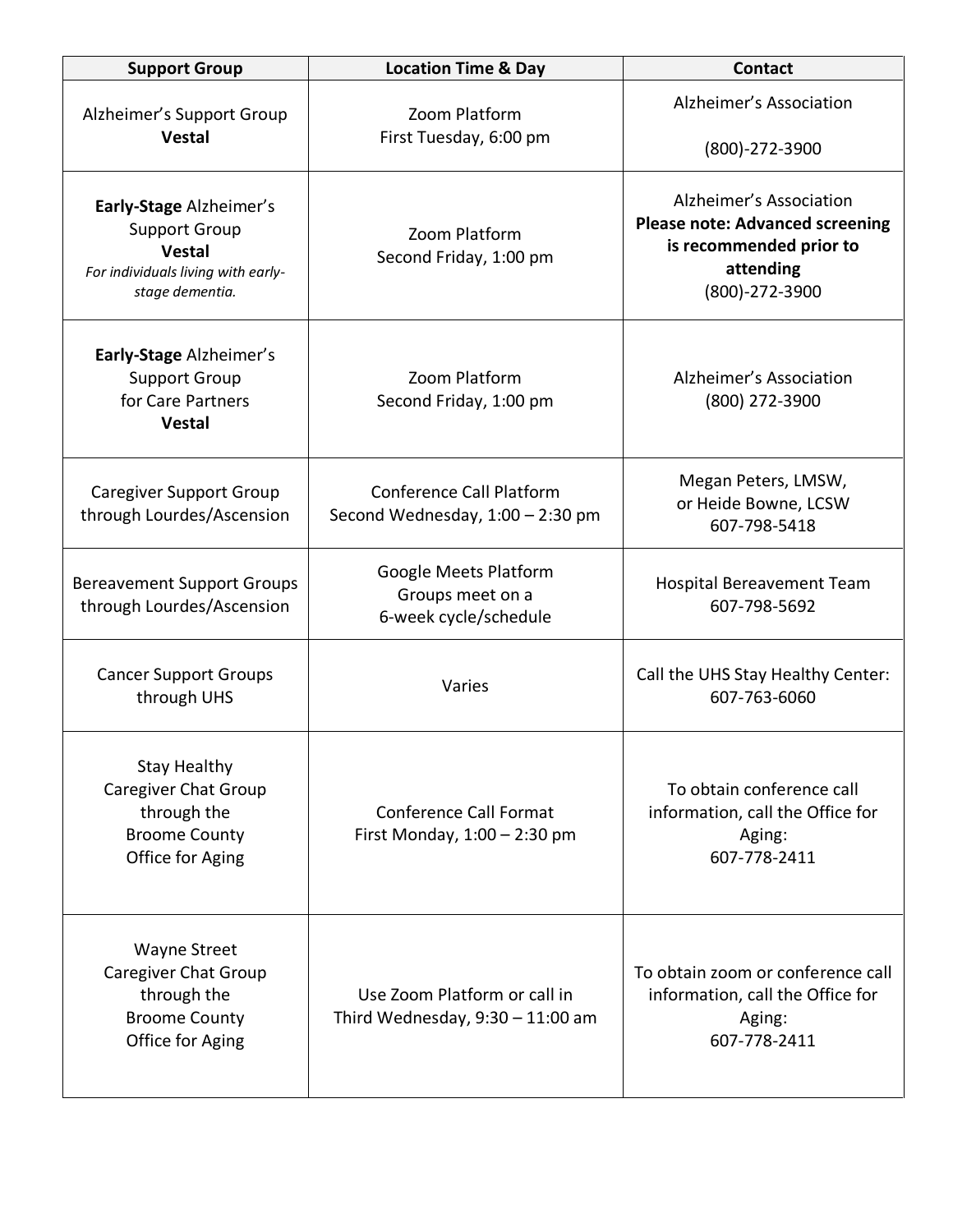| <b>Support Group</b>                                                                                           | <b>Location Time &amp; Day</b>                                                                                                            | <b>Contact</b>                                                                                        |
|----------------------------------------------------------------------------------------------------------------|-------------------------------------------------------------------------------------------------------------------------------------------|-------------------------------------------------------------------------------------------------------|
| The Caregiver's Group                                                                                          | Tabernacle United Methodist Church<br>83 Main St.<br>Binghamton, NY 13905<br>First Wednesday, 3:00 pm<br>(No meetings in July and August) | <b>Ruth Ferrari</b><br>607-785-5782<br>or<br>The Church<br>607-723-8983                               |
| <b>Brain Injury Support Group</b><br>for Caregivers                                                            | Zoom Platform<br>Second Tuesday, $1:00 - 2:30$ pm                                                                                         | Kelly<br>607-283-2163<br>email: khindes@bianys.org                                                    |
| Brain Injury<br>Peer Support Group<br><b>Binghamton</b>                                                        | Zoom Platform<br>Second Tuesday, 6:00 pm                                                                                                  | Jill<br>607-343-3355                                                                                  |
| <b>Chronic Pain Support Group</b>                                                                              | Varies                                                                                                                                    | Contact Corky for internet and<br>Zoom platform information:<br>607-655-2167                          |
| Depression and Bipolar<br><b>Association Support Group</b>                                                     | 1 <sup>st</sup> Presbyterian Church<br>42 Chenango St.<br>Binghamton, NY 13901<br>Mondays, 6:00 - 8:00 pm                                 | <b>Call Chris Petraske</b><br>before attending:<br>607-232-8258                                       |
| <b>Family Ties Support Group</b><br>(Coping with a loved one with<br>mental illness)                           | Varies                                                                                                                                    | Call the UHS Stay Healthy Center:<br>607-763-6060                                                     |
| <b>Grace Lutheran Church</b><br><b>Caregiver Support Group</b>                                                 | On hold until further notice                                                                                                              | Facilitator, Shellie Spinelli<br>607-778-2946<br>or contact the church:<br>607-748-0840               |
| <b>Helping Parents Heal</b><br>(organization with a mission<br>to help parents whose<br>children have passed.) | Temporarily on hold                                                                                                                       | <b>Contact Rosanne:</b><br>607-759-3466 or<br>HPHBinghamton@gmail.com<br>for information and support. |
| <b>Hearing Loss Support Group-</b><br><b>Binghamton Chapter</b>                                                | This group no longer meets, but call<br>the listed contacts for continued<br>information and support.                                     | Rachel Esserman:<br>resserman@yahoo.com or<br>Sue Miller:<br>sue@sueellenmiller.org<br>607-648-3968   |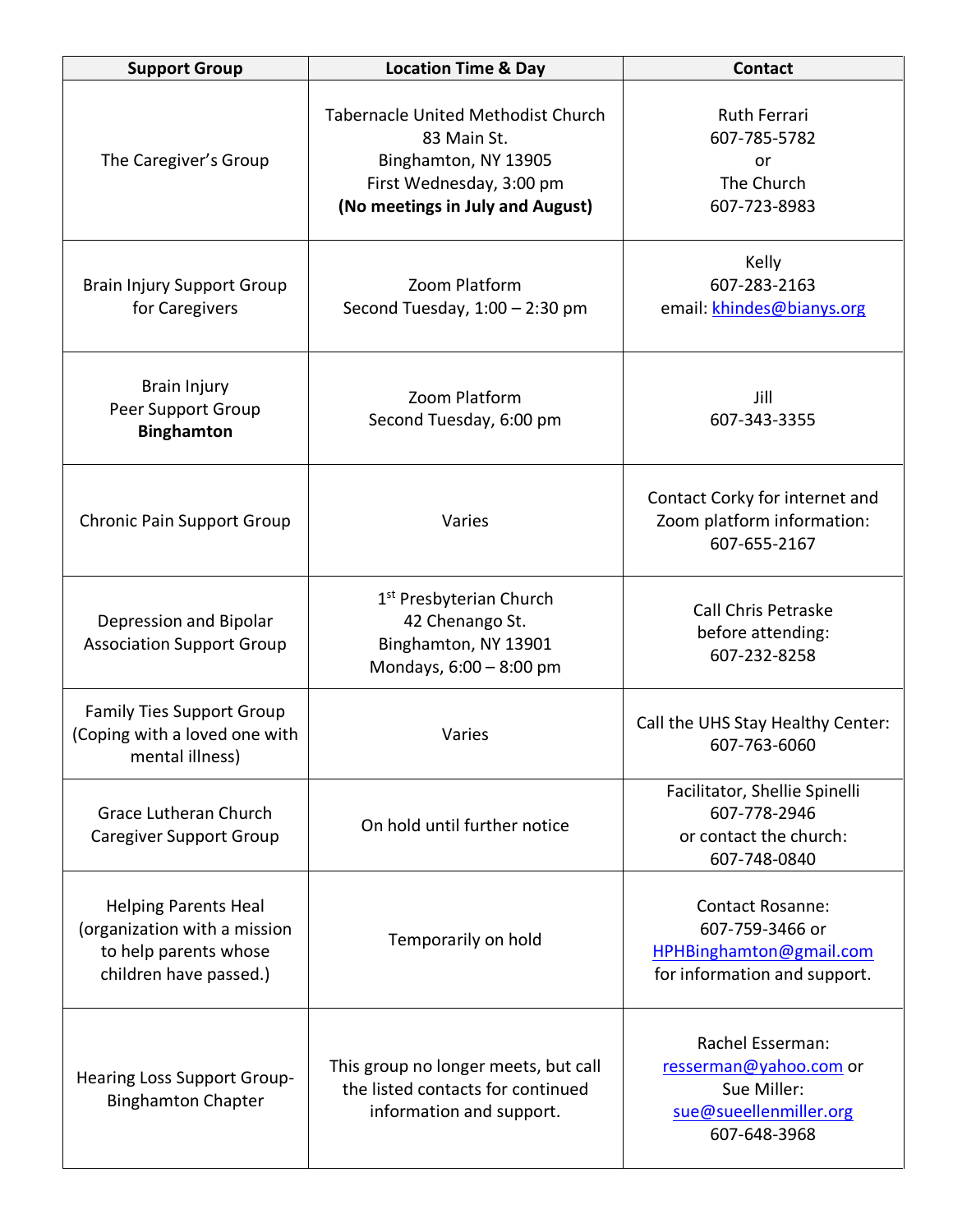| <b>Support Group</b>                                                                                                        | <b>Location Time &amp; Day</b>                                                                                                                                                   | <b>Contact</b>                                                                                         |
|-----------------------------------------------------------------------------------------------------------------------------|----------------------------------------------------------------------------------------------------------------------------------------------------------------------------------|--------------------------------------------------------------------------------------------------------|
| How to Live Well as a<br>Caregiver for Someone with<br><b>Chronic Disease</b>                                               | Varies                                                                                                                                                                           | <b>UHS Stay Healthy Center</b><br>607-763-6060                                                         |
| In His Grip<br><b>Cancer Support Group</b><br>(faith based)                                                                 | <b>First Baptist Church</b><br>1321 Reynolds Road<br>Johnson City, NY 13790<br><b>First Sunday</b><br>$11:00$ am $-$ Noon                                                        | Please call ahead to confirm<br>the group is meeting.<br>Contact Bob & Joanna Johnson:<br>607-205-5129 |
| <b>Mental Health Association</b><br>(Holds a variety of support<br>groups for individuals 18+.)                             | Zoom Platform - Day & Time Varies                                                                                                                                                | Noah Cooper, Director<br>Peer & Support Services<br>607-771-8888 ext. 322                              |
| <b>Mended Hearts Group</b><br>(Cardiac Support Group)                                                                       | The group is currently not meeting, but<br>feel free to call with questions.                                                                                                     | Dorothy Demorat, President<br>607-759-3234                                                             |
| <b>Multiple Sclerosis</b><br><b>Support Group</b><br>(affiliated with MS of<br>Central NY, Inc.)                            | The group is currently not meeting, but<br>call for information and support.                                                                                                     | <b>Rich Fiori</b><br>607-321-1489<br>email: RFiori@stny.rr.com                                         |
| National Alliance on<br>Mental Illness (NAMI)<br>(Support Group for people<br>with mental illness and/or<br>friends/family) | Zoom Platform<br>First Tuesday, $7:00 - 8:30$ pm<br>Third Monday, $1:30 - 3:00$ pm                                                                                               | <b>Beth McGee</b><br>607-288-2460<br>email:<br>namiflexec@namifingerlakes.org                          |
| Paralysis Support Group                                                                                                     | Group Meets Remotely - Time Varies<br>Usually Second or Third Saturday                                                                                                           | Derek<br>607-727-5032                                                                                  |
| Parkinson's Disease<br><b>Support Group</b>                                                                                 | <b>Endwell United Methodist Church</b><br>3301 Watson Blvd.<br>Endwell, NY 13760<br>Third Wednesday, $1:00 - 2:00$ pm<br>(Please call, as meeting time<br>is subject to change.) | <b>Charles Houser</b><br>607-205-1247                                                                  |